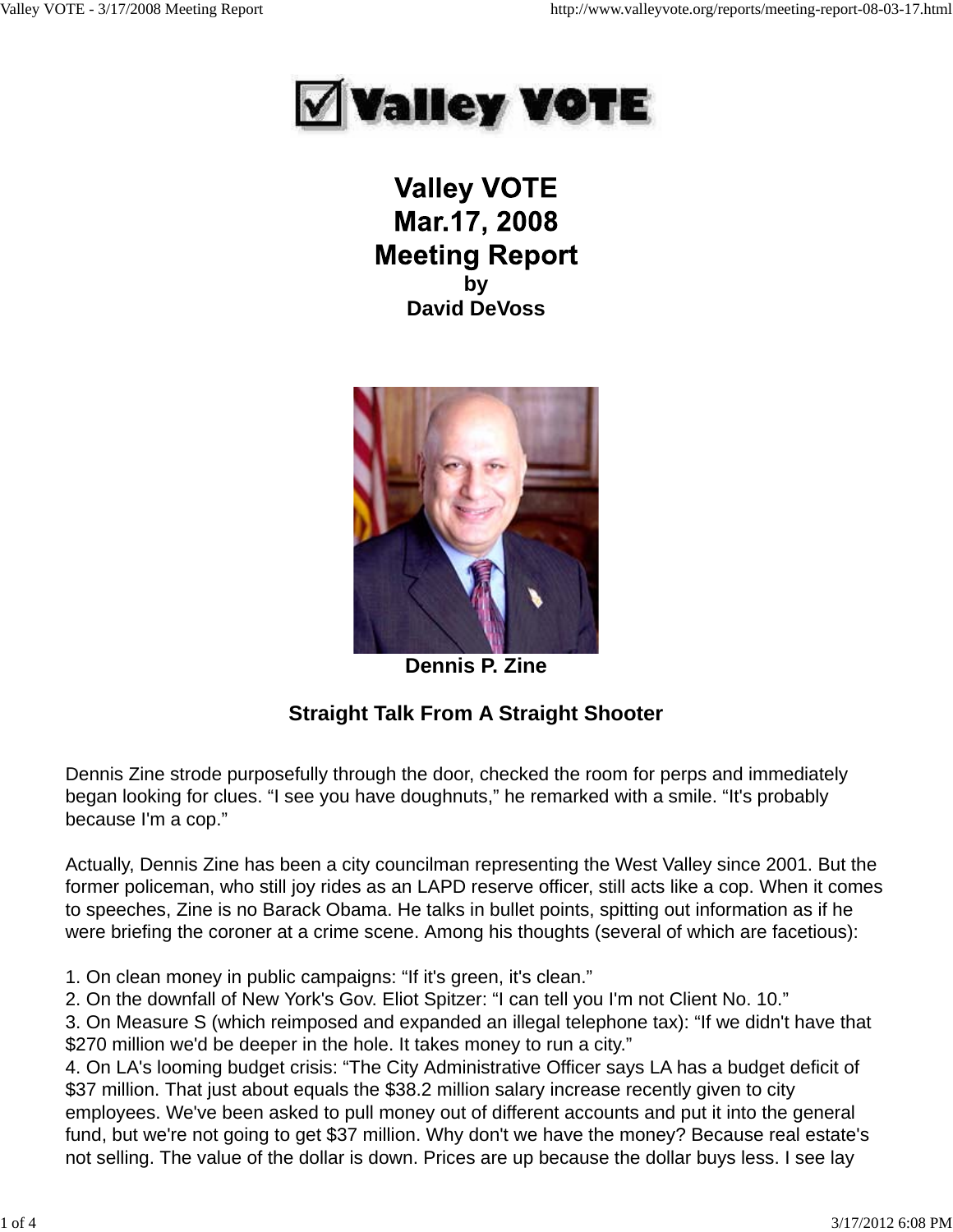offs. When you don't have money you don't go out and buy a new car. The City of Los Angeles doesn't have the money, but it's still eating prime rib at Lawrys."

5. "Over the past three years, trash fees have been increased from \$11 to \$26. The real cost to get trash picked up is \$38 a month. We need to increase the trash collection fee to pay for police officers. When we increased it before, we made a commitment to spend the money on police. That's what it has to go for."

6. On protecting the San Fernando Valley lifestyle: "Single family homes are becoming a thing of the past. Home ownership now means apartments or condos."

7. So where does the money go? Seventy percent of budget goes for police and fire. The remaining 30% pays for everything else."

8. Should the DWP get more money? The City is 227 years old. It has a (utility) system that's 100 years old but hasn't been maintained. We have to invest or continue to have power outages when the heat comes. But if you ask for an additional 3% to replace your infrastructure, you better fix your infrastructure.

9. Whither Las Lomas? "Greig Smith says Las Lomas would be twice the size of (the rejected) Ahamanson development on a quarter of the land. And scraping 950-ft. of the hilltops doesn't make sense. The farce of Las Lomas is that the developer says it will be affordable. Sure, affordable if you have an inheritance or know how to rob banks. Greig Smith and I will lay down in the street to stop this project."

10. On the LAPD's future: We need 10,000 cops and we have 9,000. The LAPD also is short 650 civilian positions. We need to hire (more civilians) but we haven't because there's only so much money in the pot, and if the choice is between hiring police officers and civilians, the city will hire police."

## *Road Warriors*

Drivers in Los Angeles have to have a little bit of Mad Max in them to survive the city's rough roads. Angelenos pay on average \$778 a year for vehicle damage directly related to the poor condition of city streets. According to a transportation research group called TRIP, 65% of the city's roads are in need of repair.

It would have been nice if **Commissioner Ernesto Cardenas of LA's Board of Public Works,** could have brought a message of hope to Valley VOTE members. Unfortunately, Cardenas, a Cal Poly MBA who spent 21 years with AT&T before joining the city, could not. "Los Angeles has 6,500 miles of streets, and on any given day 1,000 miles are in a failed condition," he admits. "On a good day our streets rate a C-."

"Last year, the Department of Street Services filled 300,000 pot holes," Cardenas says. "The mayor wants to fill 350,000 a year. Imagine a road from LA to New York. Now make it five lanes in each direction. That's the amount of roads we have. Filling pot holes is never ending process."

A process, Cardenas concedes, that is more difficult since city budgets are being cut. Before the budget cuts, Cardenas says his department was making some progress repairing sidewalks damaged by city trees. In 2002, the city repaired 48 miles of sidewalks. By 2003 about 68 miles of sidewalks were being fixed. Since at that rate it would take more than 80 years to repair all the broken sidewalks, LA started a 50/50 program under which home owners with broken sidewalks could jump to the head of the list of they agreed to share half the repair cost. But due to the city's budget crisis the 50/50 program will be curtailed once the backlog of promised repairs is compete.

Don't despair completely, says Cardenas. "Nobody's going to prevent you from fixing your own sidewalk. Same with trimming street trees. You get a certified arborist to trim a tree you can get a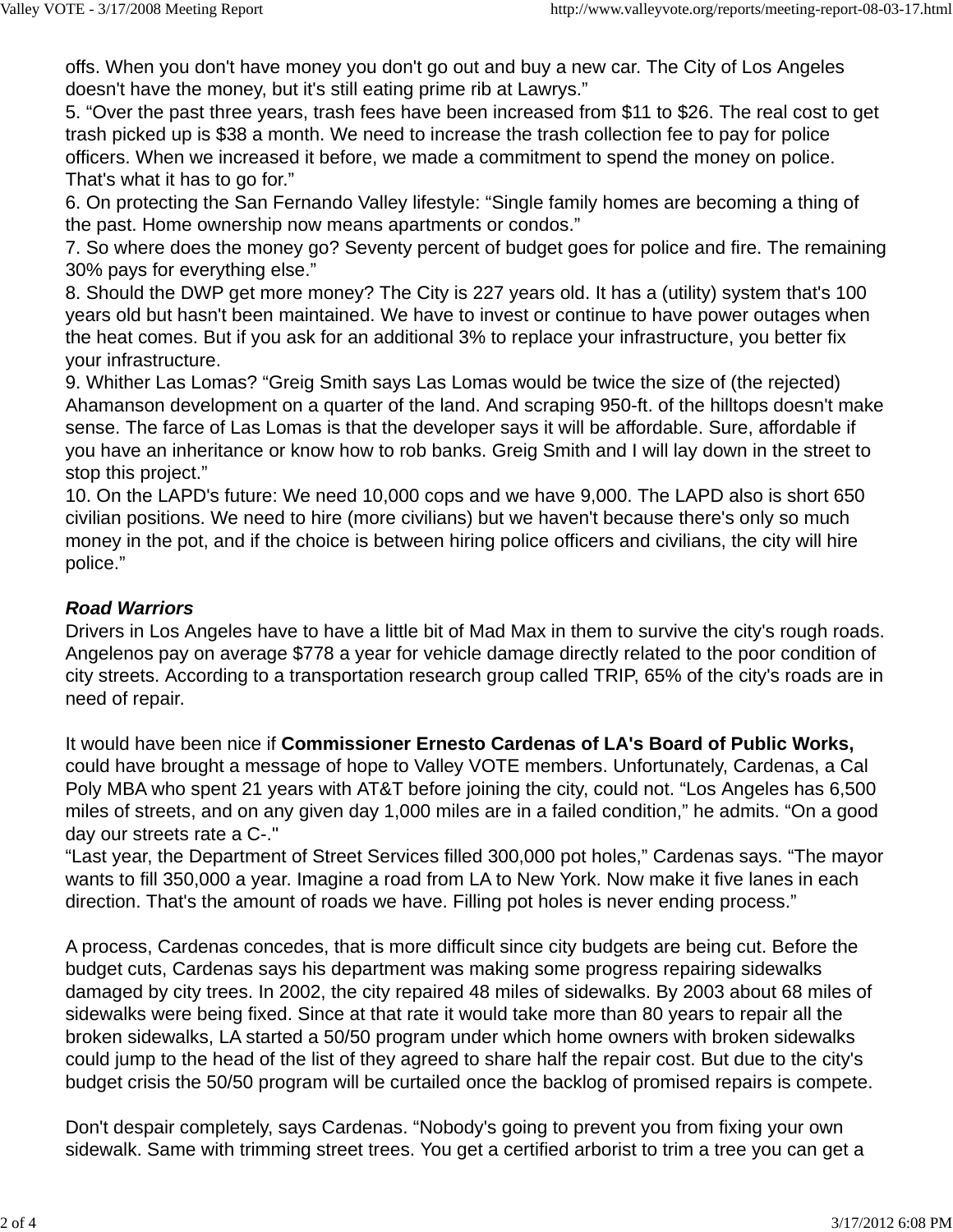no fee permit."

## *Will Split Rolls Be Served On City Ballot Buffet?*

Some people connected with Mayor Villaraigosa quietly are suggesting a ballot initiative to make commercial and industrial property more taxable, even if the parcels still are protected by Prop. 13, reports **Valley VOTE Treasurer Vic Viereck** . Passed in 1978, Proposition 13 treats residential, commercial and industrial property the same. But since homes change ownership more often, thereby losing their Prop. 13 protections, residential homeowners increasingly pay a greater percentage of Los Angeles property taxes.

"Split-roll" assessment would mean changing the way taxable assessed values are increased on the commercial and industrial property relative to single-family homes. The definition of commercial property, under the proposed revision, could vary for multi-residential property. Depending on who is pushing split-roll, multi residential units may or may not be included as commercial.

Says Viereck: "The City of Los Angeles has an anti-business image, which has resulted in much better sales tax growth in its neighboring cities. If the taxes become too onerous for the business, compared to the revenue they can get to cover the taxes, businesses will close and other businesses will never set up shop here. If attempting to pass along increased property or other taxes to customers makes the business overpriced, customers will go elsewhere."

If apartment buildings, particularly those under rent control, lose their Proposition 13 status, split-roll changes foreclosures will occur and affordable housing will become even more scarce.

#### *Clean vs. Green*

Robin Gilbert, the San Fernando Valley's representative to the California Clean Money Campaign, says the organization lobbying for public funding of municipal political campaigns is scheduling a series of Neighborhood Council workshops to study full public funding for city campaigns. For additional information or to become involved go to www.CACLEAN.org

## *Neighborhood Councils News*

**George Truesdell** reports several councils in the West Valley (south) have formed a mini-alliance to create a unified stance. Given this action, Northridge East and West are exploring creating their own alliance with other councils in the North Valley. "We believe that presenting this unified front will assist in our efforts to exert influence on our respective council members," notes Truesdell.

The other main item with which councils have to contend is the upcoming migration from DONE conducting NC elections, to the City Clerk. To that end, representatives of the city clerk's office have been attending and speaking at each of the councils to ensure all requirements are met prior to the date of the election. Neighborhood councils in the North Valley will conduct their elections during the week of June 23 through 29, with a specific date to be selected at a meeting of all concerned councils on March 29. The main priority for councils right now is the amending of bylaws to conform to the procedures being set up by the clerk's office.

## *Airport Update*

A request for proposal has been released for a facilitator for a new VNY-Community Noise Roundtable, says **Valley VOTE executive committee member Denny Schneider.** It will give local residents and businesses a new voice and insight into the operation of VNY. Also, the Board of Airport Commissioners approved extension of the contract for upgrading the noise monitoring